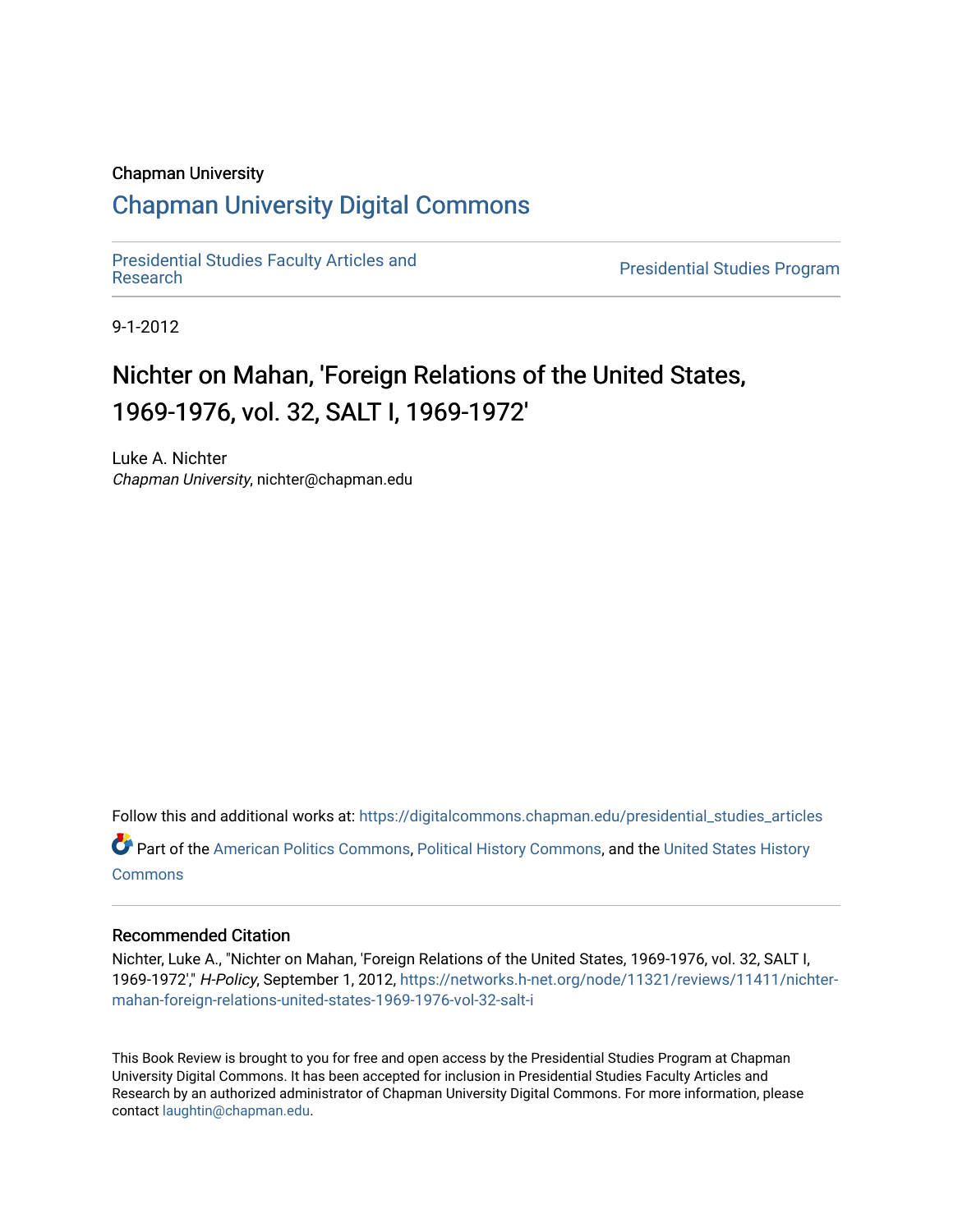### Nichter on Mahan, 'Foreign Relations of the United States, 1969-1976, vol. 32, SALT I, 1969-1972'

#### **Comments**

This review was originally published on [H-Policy](https://networks.h-net.org/node/11321/reviews/11411/nichter-mahan-foreign-relations-united-states-1969-1976-vol-32-salt-i).

#### Creative Commons License



This work is licensed under a [Creative Commons Attribution-Noncommercial-No Derivative Works 3.0](https://creativecommons.org/licenses/by-nc-nd/3.0/) [License](https://creativecommons.org/licenses/by-nc-nd/3.0/).

### Copyright

The authors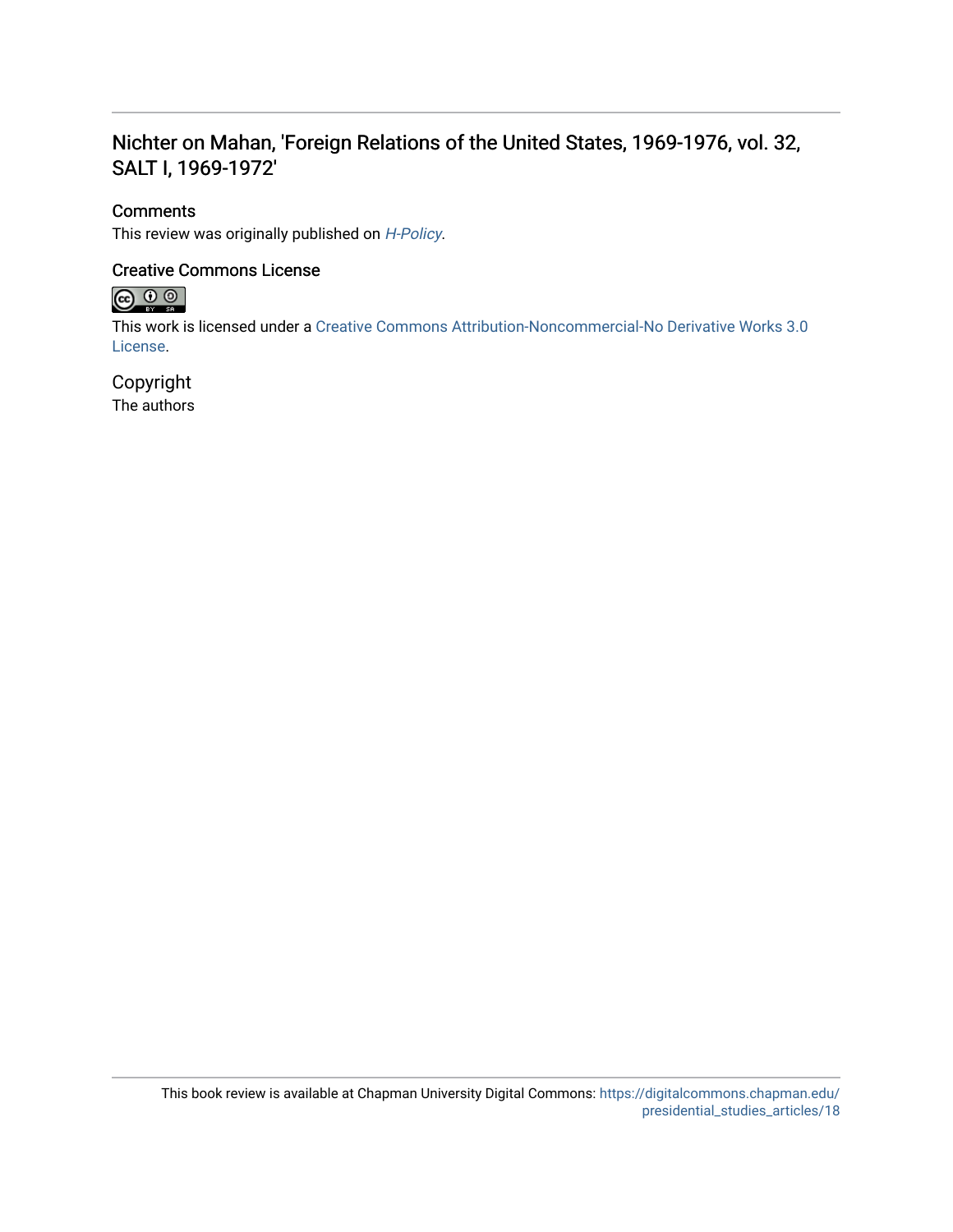## **[Nichter on Mahan, 'Foreign Relations of the United States,](https://networks.h-net.org/node/11321/reviews/11411/nichter-mahan-foreign-relations-united-states-1969-1976-vol-32-salt-i) [1969-1976, vol. 32, SALT I, 1969-1972'](https://networks.h-net.org/node/11321/reviews/11411/nichter-mahan-foreign-relations-united-states-1969-1976-vol-32-salt-i)**

Review published on Saturday, September 1, 2012

**Erin R. Mahan, ed.** *[Foreign Relations of the United States, 1969-1976, vol. 32, SALT I, 1969-1972.](http://www.amazon.com/exec/obidos/ASIN/0160784018)* Washington DC: U.S. Government Printing Office, 2010. xxxiii + 1016 pp.; [http://history.state.gov/historicaldocuments/frus1969-76v32.](http://history.state.gov/historicaldocuments/frus1969-76v32) \$71.00 (cloth), ISBN 978-0-16-078401-9.

**Reviewed by** Luke A. Nichter (Texas A&M University-Central Texas) **Published on** H-Policy (September, 2012) **Commissioned by** Douglas J. Forsyth

Weighing in at 1,051 pages--typical by recent *Foreign Relations of the United States* (*FRUS*) standards, but still impressive--the publication of this volume marks yet another addition to the Office of the Historian's record of work on U.S.-Soviet relations. While five other volumes focus on bilateral relations between the two countries (volumes 12-16), not including another volume on arms control and nonproliferation (volume E-2), the volume under consideration here focuses on the process and results of the Strategic Arms Limitations Talks.[1] Know in shorthand as SALT I during the Nixon presidency, the negotiations documented in the volume culminated in the signing of the SALT agreement by Richard Nixon and Leonid Brezhnev at the Moscow Summit in May 1972.

The volume is organized chronologically from the period before official talks began through the various stages of negotiations at Helsinki, Geneva, and Vienna. Along the way, the volume presents records relating to Henry Kissinger's secret trip to Moscow in April 1972, President Nixon's efforts to obtain congressional approval of the SALT agreement and the Anti-Ballistic Missile (ABM) treaty, and negotiations intended to produce a series of comprehensive arms control agreements between the United States and the Soviet Union. The book culminates with the personal discussions between Nixon and Brezhnev at the Moscow Summit in May 1972, designed to limit the deployment of ballistic missiles and ABM systems.

Like most *FRUS* publications, the volume is impressively researched. It is based on work in not only the standard textual collections like the National Security Council (NSC) files, but also the Kissinger telcons, Nixon's White House tapes, Central Intelligence Agency and other intelligence records, and Arms Control and Disarmament Agency (ACDA) and Department of Defense Records Groups located at less accessible facilities of the National Archives. The editors of the volume also had access to Kissinger's papers on deposit at the Manuscript Division of the Library of Congress, access that continues to require his personal permission.[2] Despite the impressive research, the volume falls short of the same high standard when it comes to copyediting, due to several typos and a misspelling of Chief of Staff H. R. "Bob" Haldeman's name.

The declassification review process, which has been increasingly holding up the publication of *FRUS* volumes, lasted from 2004 to 2010 for this volume.[3] That is a staggering amount of time considering the result that only one document was withheld in full, although numerous other excisions also resulted. The growing delay to clear *FRUS* volumes for publication has meant that the Historian's Office has fallen even farther behind in its statutory requirement to publish *FRUS*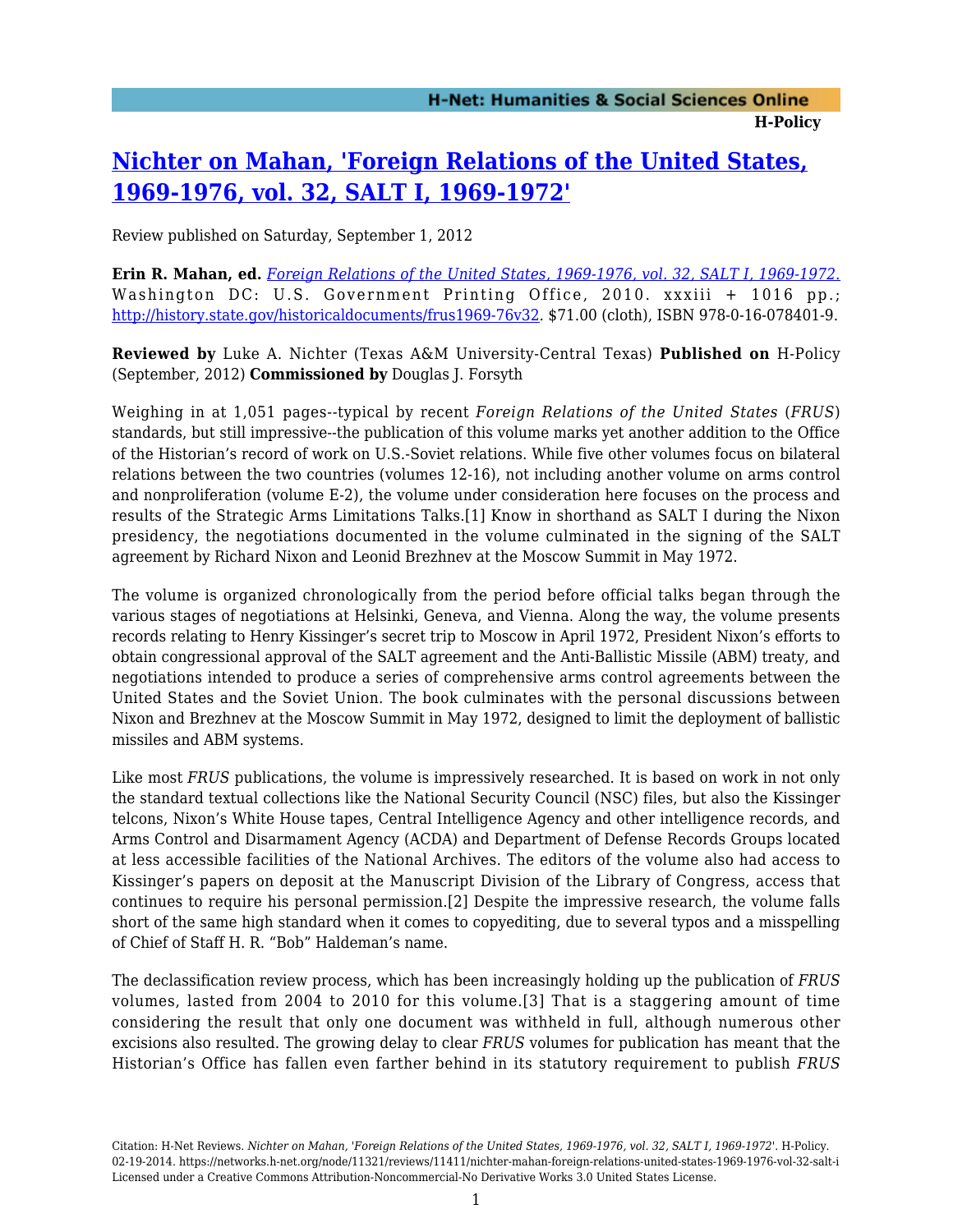#### **H-Net: Humanities & Social Sciences Online H-Policy**

volumes thirty years after the events they document. The long-term result will be that unless modifications are made to the publishing or declassification review processes, the thirty-year rule will become almost meaningless once the Historian's Office is in the midst of the Ronald Reagan volumes a decade from now.

A hallmark of recent *FRUS* volumes, and one of the most valuable services provided by this volume, are the many transcripts of Nixon tapes, Kissinger telcons, and meetings between high-level American and Soviet officials. Placing so much of this content in the public domain within easy reach of researchers all but guarantees its use in countless research papers, theses, and dissertations. The Historian's Office should also be applauded for recently making so many *FRUS* volumes available electronically, even those that were initially released in printed format only. It is a great service to the discipline and future generations of historians, even more so once this digitization work is completed going back to the original *FRUS* volumes on the Lincoln administration.

One of the major drawbacks of studying documents presented in any *FRUS* volume is that they, by their very nature, represent more of what happened but not how it happened. Such records include the final drafts of meeting minutes, policy decisions already routed for approval, and memoranda censured of most indiscretions. However, records in this volume, such as the Kissinger telcons and Nixon tapes, permit readers to see a much rawer version of the policymaking process, sometimes shockingly raw for the uninitiated. Not only do these records help us to see more of the "how" of decision making, but they also allow us to see other options considered, which won out, and how policymakers reflected on decisions after the fact.

While most *FRUS* volumes are arranged around a single topic and related themes, a complexity of this volume is the extent to which it touches on so many subjects, including international finance, American bilateral relations with the Soviet Union and China, the Vietnam War, and North Atlantic Treaty Organization (NATO) and transatlantic relations, all subjects with their own dedicated *FRUS* volumes. Rather than following the silo approach used in many other *FRUS* volumes, the content covered here cuts across many topics.[4] When presenting a record of negotiations on a subject as complicated as SALT I, such complexity is unavoidable. However, there is only so much that can be squeezed into one volume, so a reader of this one may feel as though a review of the other *FRUS* volumes is required in order to gain the necessary background. Such a review would also come closer to replicating the contemporaneous process of negotiations that led to the SALT I agreement, in which all subjects were considered simultaneously, given the Nixon administration's preference for "linkage."

One challenge related to the SALT talks illuminated throughout this book was the consistently difficult duty of one representative of the United States to represent dozens of different individuals and government agencies, each with often different stakes in the outcome of the talks. Gerry Smith, chief of the American delegation and also director of ACDA, did an admirable job in difficult circumstances. The picture that emerges is of not only an administration that was intent on using all available resources to coerce enemies and allies alike, but also one whose leaders were pragmatic, diplomatic, and at times deceptive and even ruthless, when the situation called for it. While Smith played a critical role in the negotiations, the White House made it clear that it planned to take full credit for the outcome.

Citation: H-Net Reviews. *Nichter on Mahan, 'Foreign Relations of the United States, 1969-1976, vol. 32, SALT I, 1969-1972'*. H-Policy. 02-19-2014. https://networks.h-net.org/node/11321/reviews/11411/nichter-mahan-foreign-relations-united-states-1969-1976-vol-32-salt-i Licensed under a Creative Commons Attribution-Noncommercial-No Derivative Works 3.0 United States License.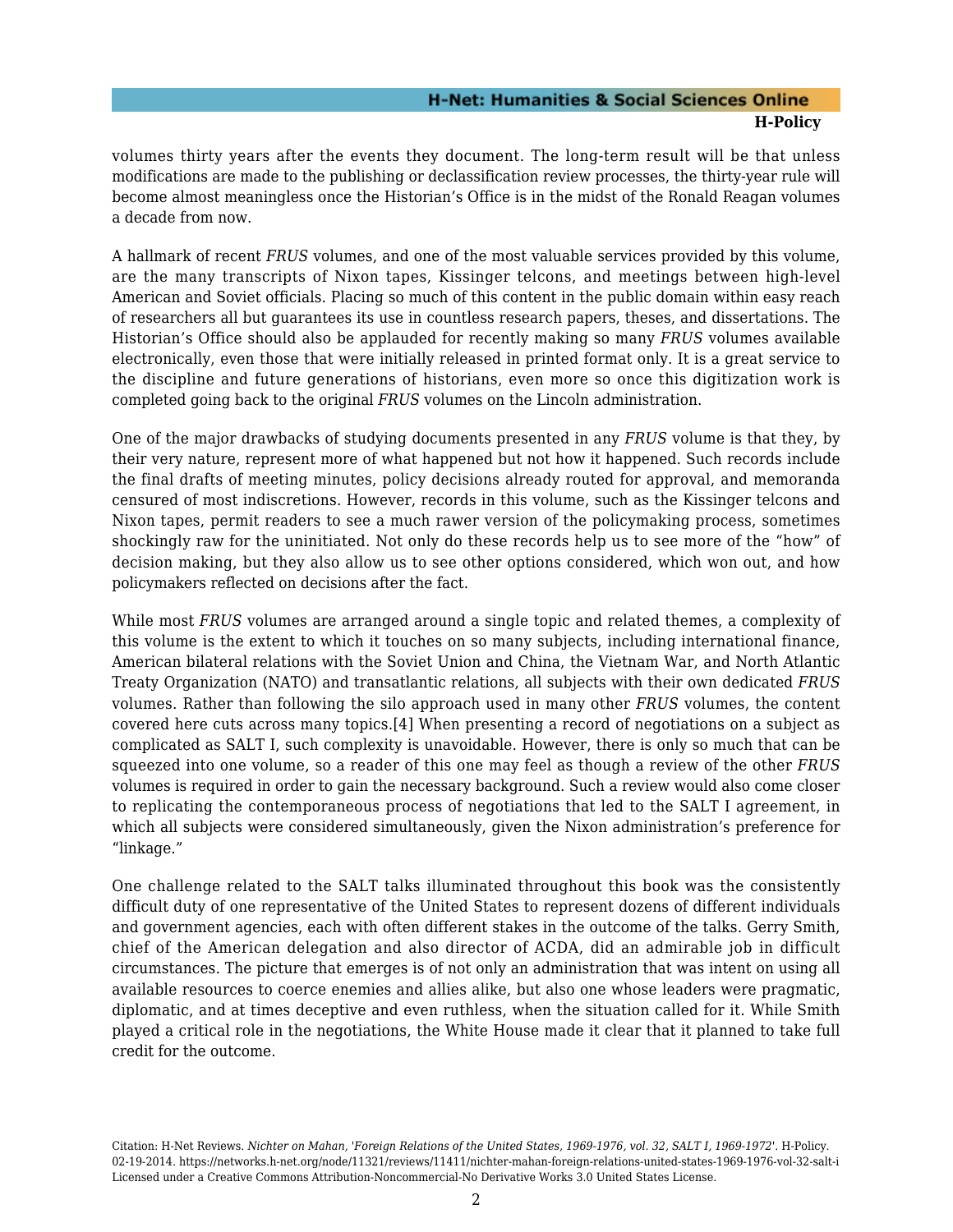#### **H-Net: Humanities & Social Sciences Online H-Policy**

On dozens of occasions, we see the Nixon White House ensuring that Smith was advocating for Nixon's and Kissinger's latest position at the talks, and not some other proposal offered by the Pentagon or the State Department. Due to cases of honest disagreement, opportunities to lobby, and efforts at self-preservation, Smith was constantly confronted with a babel of voices and opinions regarding the negotiations options before him. There were also occasions when Smith himself was not in agreement with some aspect of the White House position--such as some aspect of the ABM Treaty--and he was quickly brought back into line (docs. 54, 142, 198, 240). There is plenty of uncharitable language and unflattering portraiture of Smith's work, if one knows where to look for it, on the Nixon tapes. It was this inherent difficulty of Smith's position that contributed to his eventual departure (doc. 328).

While other *FRUS* volumes have well-documented conflict in the relationship between Secretary of State William P. Rogers and National Security Advisor Kissinger, in this volume that relationship emerges as more nuanced. In part, this is because, rather than being a struggle between two people, the SALT negotiations involved many more top officials, due to the great impact they had on almost every corner of the Pentagon. We see President Nixon himself at times acting as a referee during the many squabbles that popped up not only between Rogers and Kissinger, but also between Secretary of Defense Melvin R. Laird and Chairman of the Joints Chiefs of Staff Thomas Moorer (docs. 135, 150, 219, 235, 270, 328).

At times, Nixon used one aide to work around the others, in order to break a deadlock. The volume documents constant effort by Nixon to cobble together and keep together--and, sometimes, ride herd over--a coalition of advisors, so that the immediate next hurdle in the negotiations could be overcome, independently of the other hurdles. If not obvious already, we are dealing with a negotiating process far removed from that with which the Nixon administration typically was most comfortable. Rather than something that could be achieved by a secret trip by Kissinger, bilateral diplomacy between heads of state, or a back channel message, the complexity of negotiating in a multilateral forum with so many parties with different interests had the constant potential to overwhelm the administration's coordinating mechanisms. The store needed constant minding.

Another fascinating theme presented in this volume is the extent to which the participants documented in it felt that they were making history as each hurdle was cleared during the SALT talks. There was a concern for the personal legacies of those involved (doc. 51); for whether historians would eventually conclude that the United States had taken unnecessarily weak positions vis-à-vis the Soviets (docs. 25, 65); and for properly applying the lessons of history to policy decisions (doc. 69). Nixon and Kissinger, especially, also believed that in a country born in and shaped by war, it was an important and achievable goal to obtain peace between East and West by the 1976 bicentennial (doc. 296).

All in all, while there are no dramatic findings here, the volume adds substantially to our understanding of the texture of the relationship between East and West in the pursuit of arms limitation agreements. There is a lot for scholars to work with in this volume, and they will be citing these pages for many years to come. The remaining documents still to be declassified by the National Archives suggest that we stand to learn even more about this subject if and when they are released to the public.

Citation: H-Net Reviews. *Nichter on Mahan, 'Foreign Relations of the United States, 1969-1976, vol. 32, SALT I, 1969-1972'*. H-Policy. 02-19-2014. https://networks.h-net.org/node/11321/reviews/11411/nichter-mahan-foreign-relations-united-states-1969-1976-vol-32-salt-i Licensed under a Creative Commons Attribution-Noncommercial-No Derivative Works 3.0 United States License.